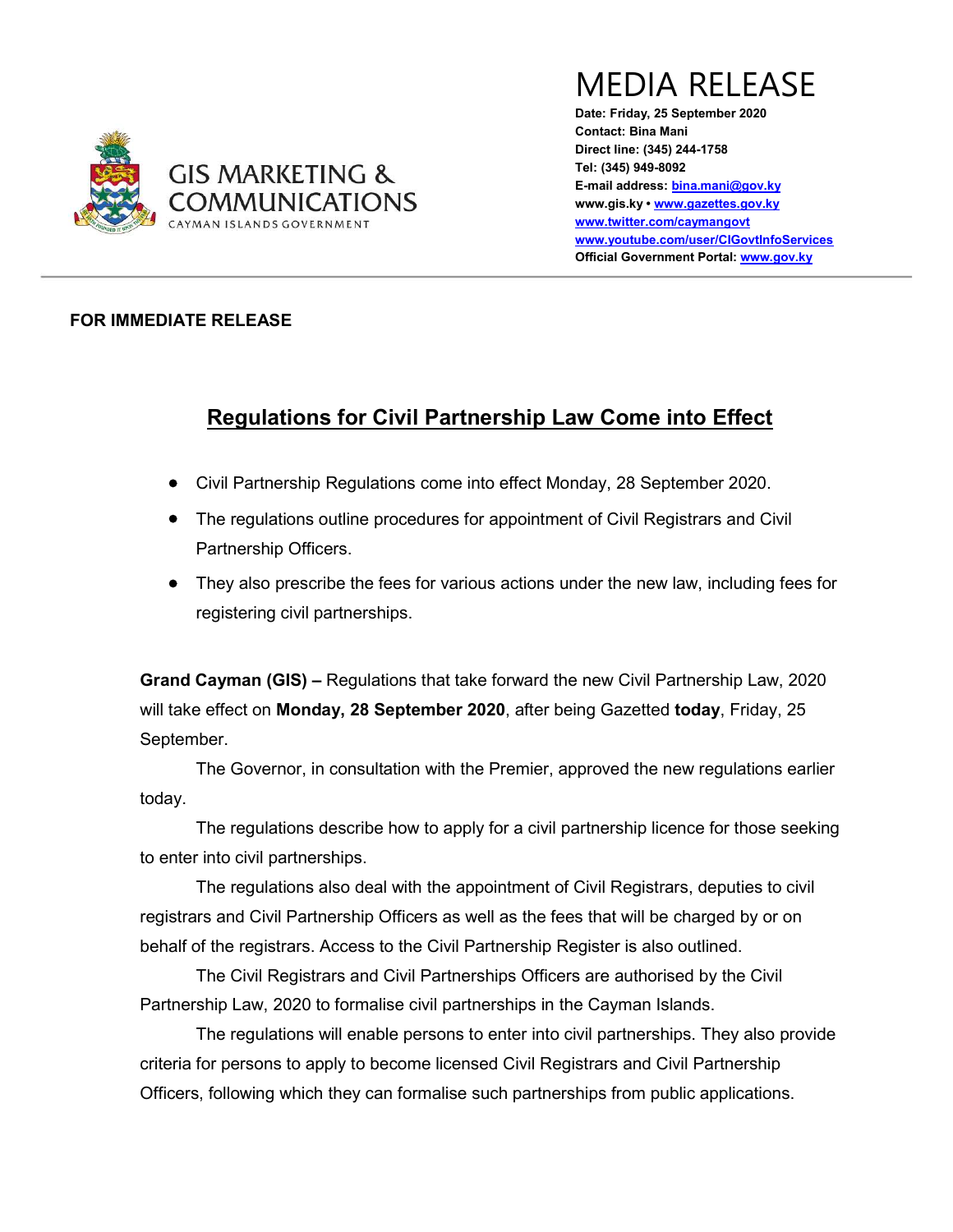While the Governor appoints the civil registrars and deputies, the Deputy Governor will approve the appointment of civil registration officers as well as applications by Masters of Cayman Islands registered ships following their successful applications to be licensed civil partnership officers. In the latter instance, a licence can be granted to the ship's second-in-command to be a provisional civil partnership officer.

 The criteria for eligibility to be appointed by the Governor as a civil registrar or deputy civil registrar include: 1) the person is of good character; 2) is able to, and will, conscientiously perform the duties of a Civil Registrar under the Law and 3) the appointment is in the public interest.

 Schedule 1 provides for all the forms required for registration while Schedule 2 regulates the fees chargeable ranging from \$5 to \$450 under the various categories in the civil partnership registration process as in the Law.

 Deputy Governor Franz Manderson, MBE, who announced the coming into effect of the regulations, said: "The Civil Service has completed the preparatory work necessary to implement the Civil Partnership Law. Consequently, forms and guidance for members of the public to seek such partnerships and for persons seeking to become officers who can formalise such partnerships can be found on CIG's General Registry website at www.ciregistry.gov.ky."

 For all queries, to access the regulations as well as to apply for a civil partnership and for becoming officers who can formalise such partnerships, visit the www.ciregistry.gov.ky or email the specially dedicated email address: cpl2020@gov.ky.

 Additionally, all procedures, including where to access the forms to apply for entering into civil partnerships, how to become officers and the fees to be paid, will be posted on the main doors of the General Registry Office, located on the ground floor of the Government Administration Building.

 Also, for links to the gazette notice and the regulations on the gazette, see Legislation Gazette No. 71 of 2020 at http://gazettes.gov.ky/portal/pls/portal/docs/1/13012526.PDF ; and Civil Partnership Regulations, 2020 at http://gazettes.gov.ky/portal/pls/portal/docs/1/13012528.PDF

For the Civil Partnership Law, 2020, visit http://gazettes.gov.ky/portal/pls/portal/docs/1/13006487.PDF.